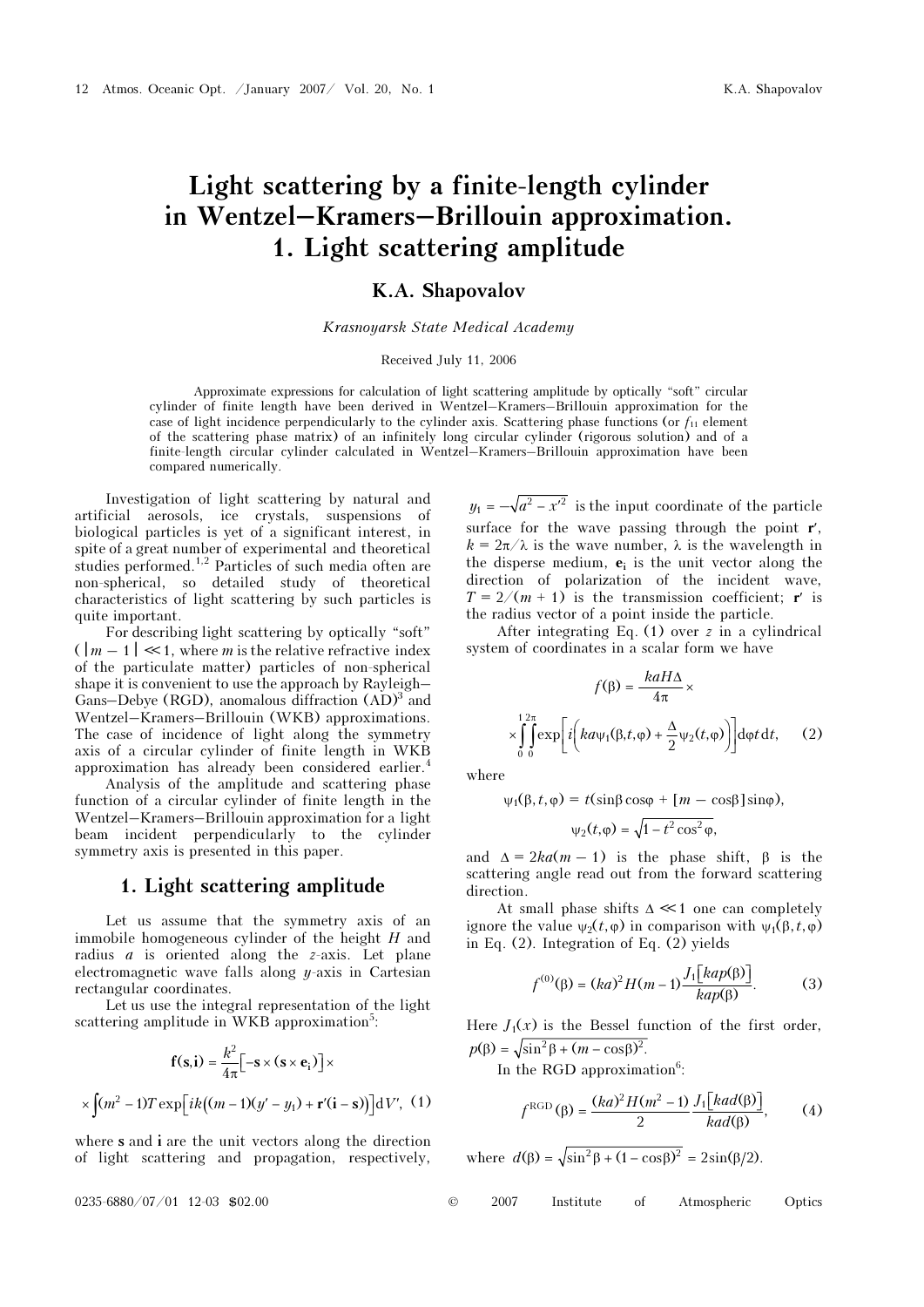As  $m \to 1$  and  $m^2 - 1 \approx 2(m - 1)$  for optically "soft" particles, the formulas for the light scattering amplitude in the WKB approximation at small phase shifts (3) and in the RGD approximation (4) practically coincide.

Other approximations for calculation of the amplitude of light scattering in WKB approximation can be derived from Eq. (2), by expanding the phase  $\psi_2(t, \varphi) = \sqrt{1 - t^2 \cos^2 \varphi}$ , into a series, i.e.,

$$
\psi_2(t,\varphi) = 1 - \frac{(t\cos\varphi)^2}{2} - \frac{(t\cos\varphi)^4}{8} - \frac{(t\cos\varphi)^6}{16} + O((t\cos\varphi)^8).
$$
 (5)

In particular, if  $\psi_2(t, \varphi) = 1 - t^2/4$ , we have the first approximation. Finally, using the expansion from Ref. 7 we obtain:

$$
f^{(1)}(\beta) = \frac{k a H \exp\left[i\frac{\Delta}{2}\right]}{2\pi} \times \left[U_2\left(\frac{\Delta}{4}, k a p(\beta)\right) h_0^{(2)}\left(\frac{\Delta}{8}\right) - U_1\left(\frac{\Delta}{4}, k a p(\beta)\right) h_0^{(1)}\left(\frac{\Delta}{8}\right)\right], \quad (6)
$$

where

$$
U_1(x,y) = \sum_{s=0}^{\infty} (-1)^s \left(\frac{x}{y}\right)^{2s+1} J_{2s+1}(y),
$$
  

$$
U_2(x,y) = \sum_{s=0}^{\infty} (-1)^s \left(\frac{x}{y}\right)^{2s+2} J_{2s+2}(y)
$$

are Lommel functions;

$$
h_0^{(1)}(x) = j_0(x) + iy_0(x), \ \ h_0^{(2)}(x) = j_0(x) - iy_0(x)
$$

are the spherical Hankel functions of the 1st and 2nd kind.

If 
$$
\psi_2(t, \varphi) = 1 - \frac{t^2}{4} - \frac{t^2 \cos 2\varphi}{4}
$$
, we have the second approximation.

Using Jacobi identity and after transformations we obtain from Eq. (2) that

$$
f^{(2)}(\beta) = \frac{k a H \exp\left[i\frac{\Delta}{2}\right]}{2\pi} [R_0(c, b) + S_1(c, b) + S_2(c, b)].
$$
 (7)

Here

$$
S_1(c,b) = 2\sum_{j=1}^{\infty} (-1)^j \cos(4j\gamma) R_{2j}(c,b),
$$
  
\n
$$
S_2(c,b) = 2i \sum_{j=0}^{\infty} (-1)^j \cos((4j+2)\gamma) R_{2j+1}(c,b),
$$
  
\n
$$
R_n(c,b) = \int_0^1 J_n(cx) J_{2n}(b\sqrt{x}) e^{-icx} dx,
$$

$$
b = \text{kap}(\beta); \quad c = \frac{\Delta}{8}; \quad \gamma = \arctan\left(\frac{m - \cos\beta}{\sin\beta}\right).
$$

Let us also present the integral  $R_n(c,b)$  in the form of the series:

$$
R_n(c,b) = \left(\frac{b^2c}{8}\right)^n \frac{1}{n!} \sum_{j=0}^{\infty} \frac{(-1)^j (b^2/4)^j}{j!(2n+j)!} \times \frac{\Gamma\left(n+k+\frac{1}{2}\right) \Gamma(2n+1)(-2ic)^k}{\Gamma\left(n+\frac{1}{2}\right) \Gamma(2n+1+k)(2n+1+k+j)k!},
$$
 (8)

where  $\Gamma(z)$  is the Euler gamma function.

Numerical estimation of the error in calculation of the light scattering amplitude using WKB approach was carried out using the approximate formulas  $f^{(1)}(\beta)$ and  $f^{(2)}(\beta)$  by comparing those with the corresponding functions calculated directly by Eq. (2) at different phase shifts Δ and at different number of terms of the series in the Lommel functions  $S_1(c, b)$  and  $S_2(c, b)$ . The results of comparison for the relative refractive index  $m = 1.1$  are shown in Tables 1 and 2. The relative error here and below was calculated as  $(F_{\rm approx}/F_{\rm accurate}-1)\cdot 100\%.$ 

Table 1. Relative error in the light scattering amplitude  $f^{(1)}(\beta)$  calculated using WKB approximate formula (6) in comparison with that calculated by Eq. (2) for a cylinder at different phase shifts Δ and scattering angles β

|                | Scattering angle $\beta$ , deg. |          |           |           |         |         |  |  |
|----------------|---------------------------------|----------|-----------|-----------|---------|---------|--|--|
| Δ              |                                 |          | 45        |           | 90      |         |  |  |
|                | Re                              | Im       | Re        | Im        | Re      | Im      |  |  |
| 1              | $-0.36$                         | 3.52     | $-15.29$  | $-131.60$ | $-0.13$ | $-0.78$ |  |  |
| $\overline{2}$ | $-3.09$                         | 4.66     | $-18.89$  | 62.35     | $-0.91$ | 1.60    |  |  |
| 3              | $-22.92$                        | 5.71     | $-38.68$  | 29.44     | $-6.57$ | 7.05    |  |  |
| $\overline{5}$ | 105.85                          | $-10.95$ | $-136.28$ | 5.03      | 13.05   | 0.41    |  |  |
| 6              | 147.69                          | $-73.55$ | $-689.99$ | $-17.38$  | 54.36   | 26.65   |  |  |

Table 2. Relative error in the light scattering amplitude  $f^{(2)}(\beta)$  calculated using WKB approximate formula (7) in comparison with that calculated by Eq. (2) for a cylinder at different phase shifts Δ and scattering angles β

|                | Scattering angle $\beta$ , deg. |         |           |          |          |         |  |  |
|----------------|---------------------------------|---------|-----------|----------|----------|---------|--|--|
| Δ              |                                 |         | 45        |          | 90       |         |  |  |
|                | Re                              | Im      | Re        | Im       | Re       | Im      |  |  |
|                | $-0.43$                         | 3.10    | $-5.03$   | $-53.63$ | $-0.84$  | 7 24    |  |  |
| $\overline{2}$ | $-2.37$                         | 3.14    | $-8.10$   | 33.69    | $-3.46$  | 3.74    |  |  |
| 3              | $-11.51$                        | 3.18    | $-17.40$  | 18.04    | $-14.78$ | 4.94    |  |  |
| 5              | 32.50                           | 2.25    | $-68.18$  | 11 17    | 31.68    | $-2.59$ |  |  |
| 6              | 46.86                           | $-1.49$ | $-368.27$ | 1.99     | 36.54    | $-1.62$ |  |  |

The light scattering amplitude  $f^{(1)}(\beta)$ , in the first approximation, provides quite reliable results with the error less than 10% (both for real and imaginary parts) only at small phase shifts  $\Delta$  < 3 for the forward scattering (see Table 1). The second approximation of